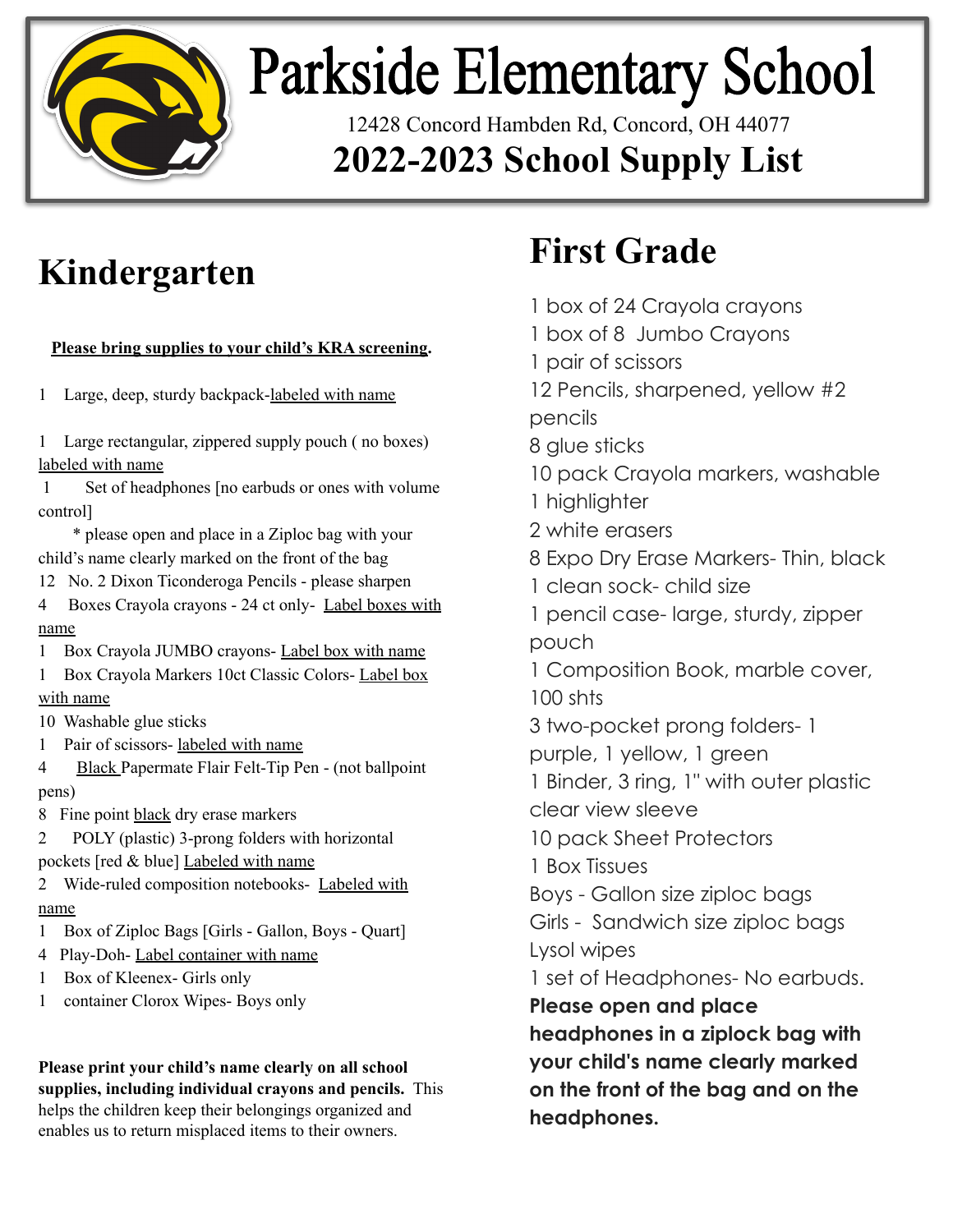

# **Parkside Elementary School**

12428 Concord Hambden Rd, Concord, OH 44077 **2022-2023 School Supply List**

#### **Second Grade**

- 2 Packs Crayons 24 ct
- 6 Glue Sticks
- 1 Scissors
- 2 Highlighters
- 24 Ticonderoga pencils (sharpened)
- 1 White eraser
- 1 Black Sharpie marker
- 1 Handheld pencil sharpener w/ lid
- 1 Large zipper pouch
- 8 Fine tip dry erase markers (black)
- 1 1 in. Clear view binder
- 3 Poly Folders (Red, Blue, Green)
- 1 Composition Notebook (wide ruled)
- 1 Box Tissues
- 1 Set of Headphones (No ear buds)
- 2 10 pack of clear protector sheets

### **Third Grade**

Headphones (in a Ziploc bag labeled with name: No Earbuds) 1 pencil box or pouch 1 Crayons (24 ct) 2 Paper Mate Flair Fine-Tip Felt Pens-Black 4 Glue Sticks 1 Markers (10ct) Crayola Washable Markers 4 spiral notebooks 70 ct. Wide-ruled 2 boxes of Ticonderoga pencils #2 (sharpened) 1 fun colored pens (not orange or yellow) 2 highlighter markers 4 pocket folders with prongs (red, green, blue, yellow) 1 Scissors 1 box of tissues 1 colored pencils 8 ct 1 pkg. Dry erase markers fine tip 1 black Sharpie 2 post-it notes (3x3) 1 Clorox wipes (girls only) 1 Roll Paper Towels (boys only) 1 White Eraser 1 Handheld Pencil sharpener 2 Extra bags - Gallon Ziploc (with name) Loose-leaf paper